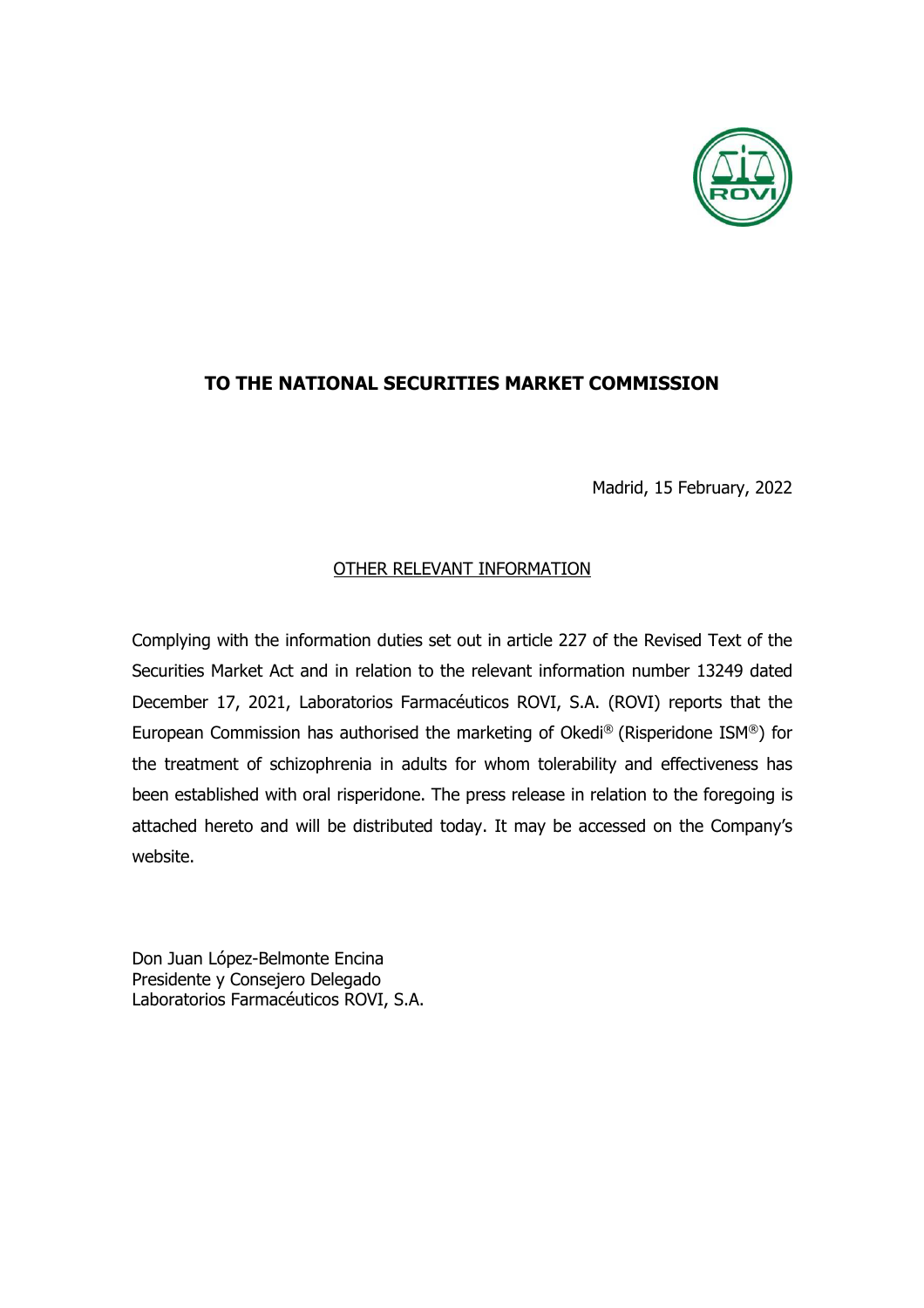

Para más información: Marta Campos Martínez mcampos@rovi.es Tel: +34 91 244 44 22

# **ROVI receives the European Commission's approval of Okedi® as a treatment for schizophrenia**

**Madrid – 15 February, 2022** – Today, Laboratorios Farmacéuticos Rovi, S.A. ("ROVI" or the "Company") has announced that the European Commission has authorised the marketing of Okedi® (Risperidone ISM®) for the treatment of schizophrenia in adults for whom tolerability and effectiveness has been established with oral risperidone.

Risperidone ISM® is a prolonged-release injectable antipsychotic developed and patented by ROVI for the treatment of schizophrenia in adults for whom tolerability and effectiveness has been established with oral risperidone, since, as of the first injection, it provides immediate and sustained plasmatic drug levels and does not require loading doses or supplementation with oral risperidone.

This approval is based on the positive results of the pivotal PRISMA-3 study on the efficacy and safety of Risperidone  $ISM^{\circ}$  in schizophrenia patients<sup>1</sup>. The results obtained in this study show that the two different doses (75 mg and 100 mg once a month) have achieved the prespecified primary and secondary efficacy endpoints for treatment of patients with acute exacerbation of schizophrenia. The primary efficacy endpoint, the PANSS total score (mean difference, CI: 95%), improved significantly with Risperidone ISM® 75 mg and 100 mg from the beginning until day 85, with adjusted differences of  $-13.0$  (17.3 to  $-8-8$ ; p  $\lt 0.0001$ ) and  $-13.3$  ( $-17.6$  to  $-8.9$ ; p<0.0001), respectively. Significantly improved mean changes for the secondary endpoint, the CGI-S score, were also obtained for Risperidone ISM® in comparison with

<sup>&</sup>lt;sup>1</sup> Correll, C.U., Litman, R.E., Filts, Y. et al. Efficacy and safety of once-monthly Risperidone ISM® in schizophrenic patients with an acute exacerbation. npj Schizophr 6, 37 (2020). https://doi.org/10.1038/s41537-020-00127-y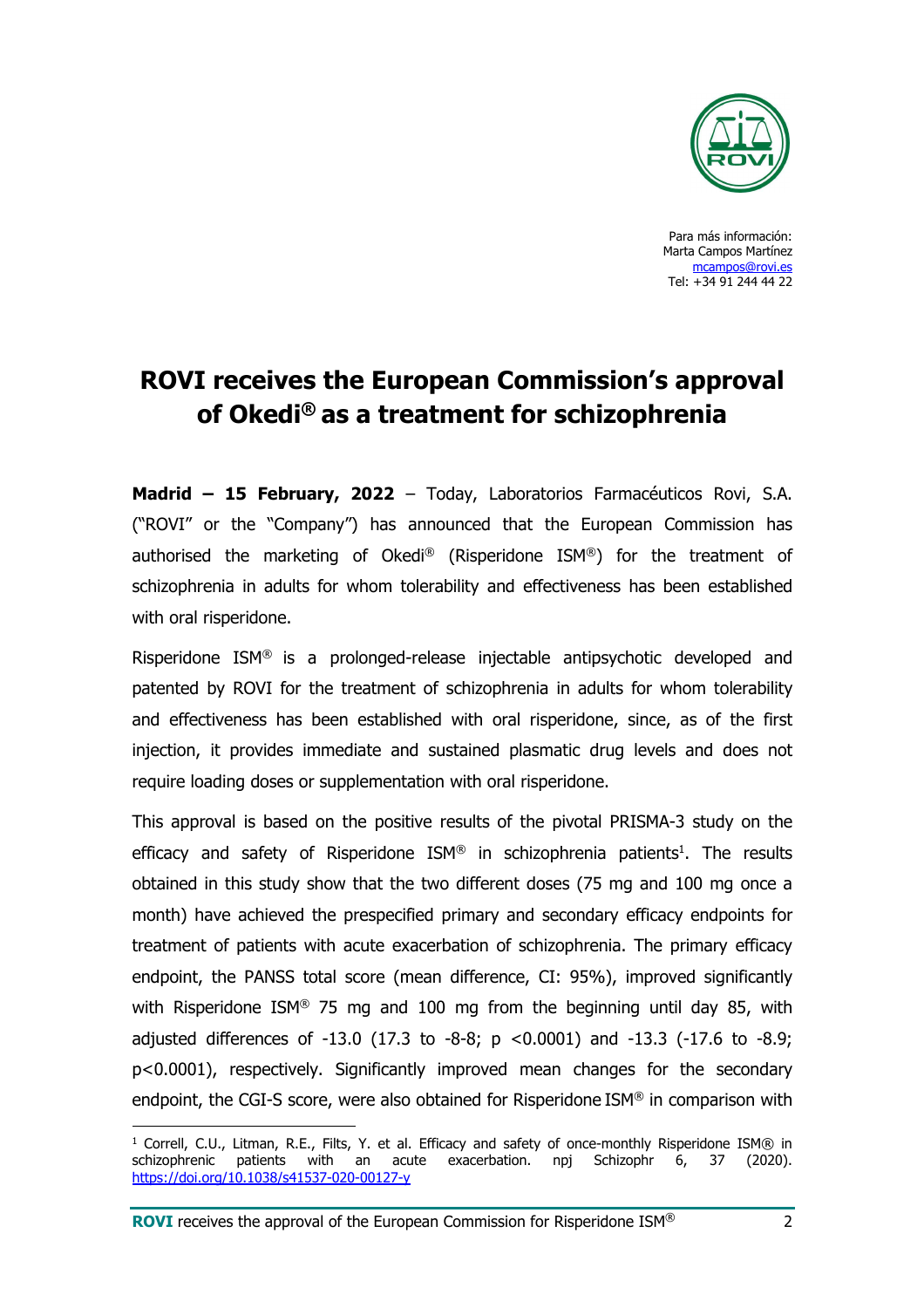the placebo, -0.7 (-1.0 to -0.5; p<0.0001), for both doses. The significant statistical improvement for both efficacy results was observed as early as 8 days after the first injection. The most frequently reported treatment-emergent adverse events were increased blood prolactin (7.8%), headaches (7.3%), hyperprolactinemia (5%) and weight increase (4.8%). No important new or unexpected safety information was reported. Likewise, patients who successfully completed the double-blind period were offered the opportunity to continue in a long-term, open-label 12-month extension phase with once every four weeks injections of Risperidone ISM<sup>®</sup> (75 mg or 100 mg). New, clinically stable patients ("de novo" patients) were also able to enter this open phase of the study. Long-term treatment was observed to be effective, safe and well tolerated in adult patients with schizophrenia, regardless the initial severity of the disease or whether they had been treated previously with Risperidone ISM® during an acute exacerbation or switched from stable doses of oral risperidone<sup>2</sup>.

 $"$  We are very excited about the European Commission's approval of Risperidone ISM $^\circ$ because we think our medicine will be able to contribute to the clinical management of schizophrenia patients. Likewise, we hope to launch the product in Europe in the second quarter of 2022", commented Juan López-Belmonte Encina, ROVI's Chairman and Chief Executive Officer.

Regarding other territories, ROVI filed the application for marketing authorisation of Risperidone ISM® with the United State Health authorities, the U.S. Food and Drug Administration ("FDA") on 24 November, 2020 and the dossier is currently being reviewed by the FDA. Recently, the FDA informed ROVI of a delay in making a decision on the grant of said marketing authorisation.

### **About the ISM® Technology**

ISM® is a Technology Platform for the release of drugs patented by ROVI, which is based on the *in situ* formation of biodegradable matrices after the administration of a liquid carrier. Its unique characteristics allow to quickly obtain therapeutic levels of the medicine after its administration, without the need for oral co-administration or additional boosters or loading injections to achieve and maintain the levels in a

<sup>&</sup>lt;sup>2</sup> Filts Y, Litman RE, Martínez J, Anta L, Naber D, Correll CU. Long-term efficacy and safety of oncemonthly Risperidone ISM® in the treatment of schizophrenia: Results from a 12-month open-label extension study. Schizophr Res. 2021 Nov 27;239:83-91.